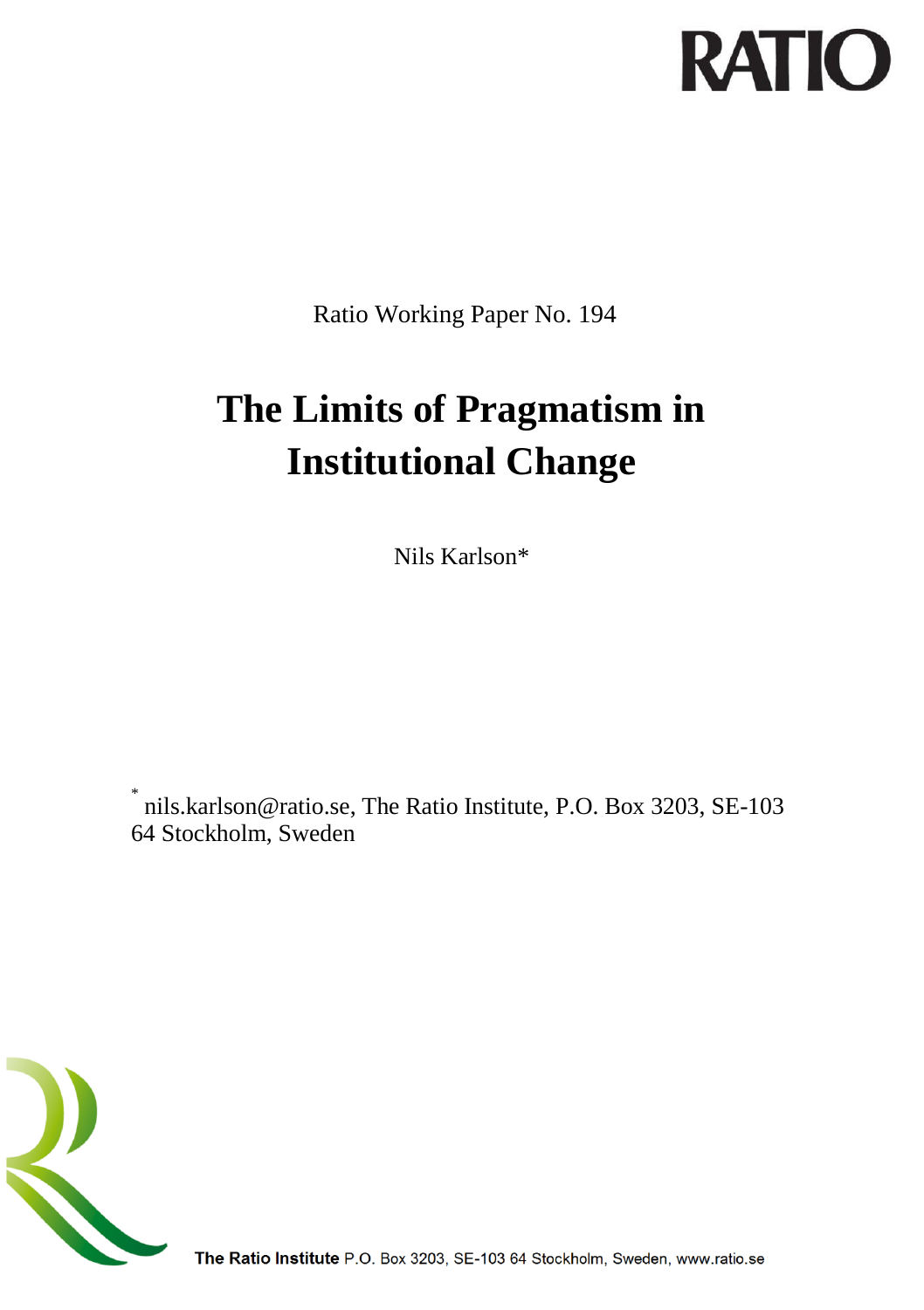#### **Abstract**

Modern politics in Western democracies is to a large extent characterized by political pragmatism, a position where feasible, incremental, and more or less technocratic improvements of the status quo are advocated. While such a position has some advantages, i.e. safeguarding against false ideologies and bad radical reforms as well as more populist policies, this paper argues that there are limits to pragmatism in "welfare-enhancing" institutional change. Pragmatism cannot deal with situations where a whole interpretative framework needs to be changed in order to achieve beneficial institutional change. The status quo may be highly inefficient and still cannot be improved by marginal adjustments due to outdated or false mental frameworks, special interests and institutional lock-in. In such situations an ideological shift may be a prerequisite for higher efficiency and welfare. A position that may combine the strengths in each of the perspectives may be called "principled pragmatism".

**JEL**: H12,; H50; H70

**Keywords**: ideology, pragmatism, reform, institutional change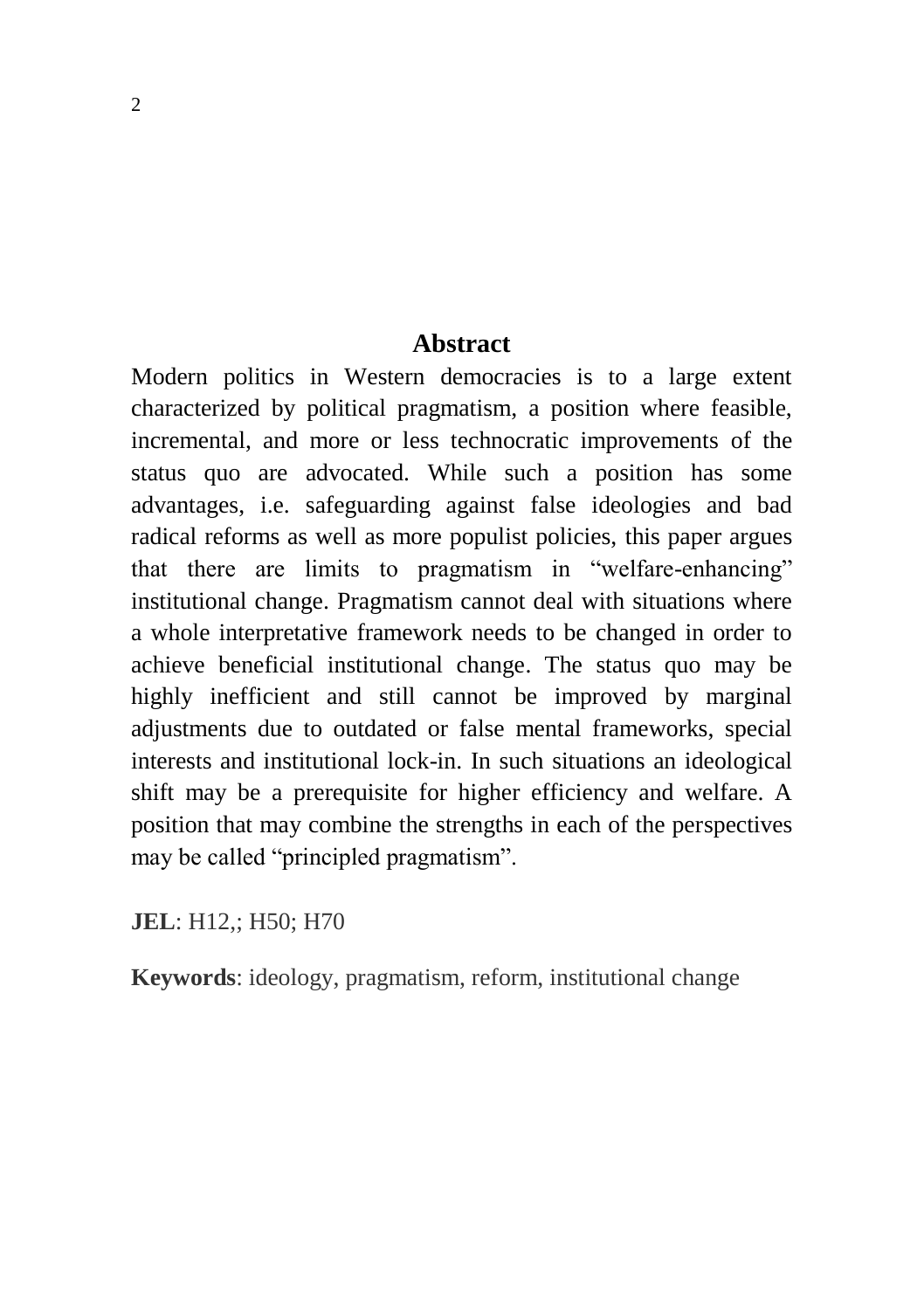#### **1. Introduction<sup>1</sup>**

Ideologies seem to no longer play the role they did in the  $20<sup>th</sup>$ century. Western democratic politics in the  $21<sup>st</sup>$  century is characterised to a large extent by pragmatism, a position wherein feasible, incremental and more or less technocratic improvements to the status quo are advocated. From Angela Merkel in Germany to Fredrik Reinfeldt in Sweden, practical politics has become more about trying to get things done, doing things a step at a time, not being beholden to unattainable principles and yielding on some issues to make progress on others. This is a largely positive development, at least when compared to the practices of the most ideological and often non-democratic political leaders of the last century. Pragmatism, of course, is also superior to the populism that plagues many of the crisis-ridden countries of today's Europe.

However, what are the limits of pragmatism? What is the relationship between pragmatism and ideology? Is it really possible to avoid ideologies in politics? Should there be a role for ideologies in politics? If so, when? These are the questions to be discussed in this chapter.

My conclusion is that ideology will be part of political life whether we like it or not. Most politicians and voters will be guided by strong values and firm cognitive frameworks. Sometimes, these ideologies will be explicit, and sometimes, they will be tacit. Nevertheless, these ideologies will be decisive in political communication and decision-making. Pragmatism, therefore, has clear limits.

This is especially so in situations when there is a need for welfare-enhancing institutional change.<sup>2</sup> The main reason is that the

<u>.</u>

 $\frac{1}{1}$  I wish to thank for valuable comments on an earlier draft at the seminar "Philosophy, Politics and Economics of Public Choice: Reflections on Geoffrey Brennan's Contributions", in Turku (Åbo), May 2010, as well at the Public Choice Society meeting in Monterey, March 2010.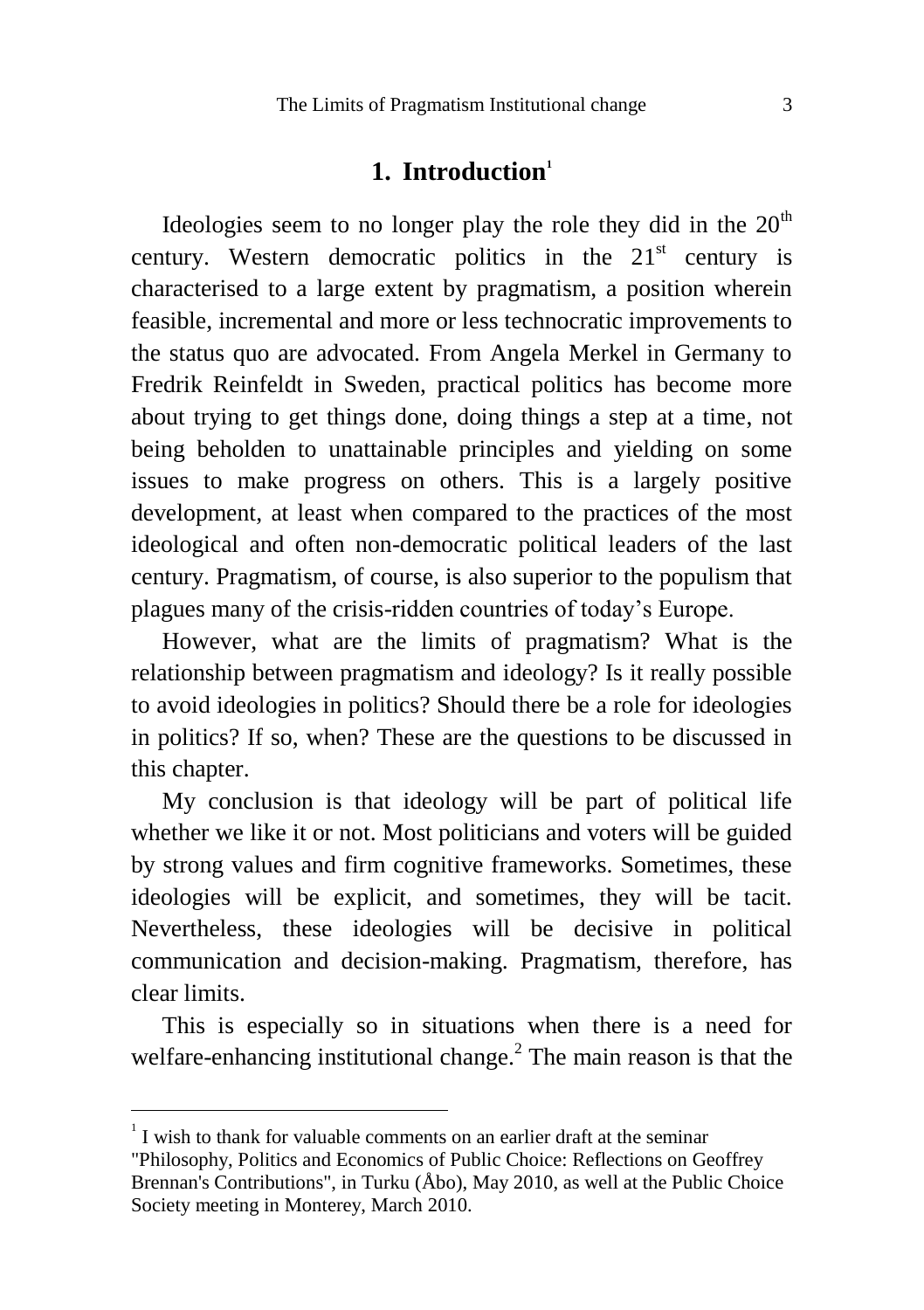status quo may be highly inefficient and still cannot be improved by marginal adjustments to because of outdated or false mental frameworks, special interests and institutional lock-ins. In these circumstances, an ideological shift may be a prerequisite for higher efficiency and welfare.

As we shall see, however, pragmatism also has its advantages. In particular, pragmatism may function as a second-best position, safeguarding against false ideologies, bad radical reforms and populist policies.

# **2. Pragmatism Versus Ideology**

The philosophy of pragmatism, as advanced by Charles Sanders Peirce, William James, John Dewey and others, is essentially a theory of meaning (Ormerod 2006). Beliefs and belief systems, pragmatists would hold, are guides to actions and should be judged against outcomes rather than abstract principles. Belief systems that work and have practical consequences should be accepted and unpractical ideas rejected.

Political pragmatism is a different story, though there are similarities. In short, I shall define political pragmatism as politics without ideology – that is, politics without guiding abstract principles. Abstract principles in this context mean everything from normative ideals and doctrines to postulates, assumptions or laws about how the world works.

Hence, political pragmatism is firstly, politics without strong normative ideals. Additionally, political pragmatism is, secondly, politics without firm beliefs about how the world works. To a political pragmatist, normative ideals and beliefs are always

1

<sup>2</sup> By "welfare-enhancing institutional change", I simply mean reforms that satisfy the Pareto or Kaldor-Hicks criteria (Bergh 2009), i.e., reforms that make everyone better off or could at least make everyone better off if the losers were compensated by the winners. Often, such changes are equivalent to liberal reforms.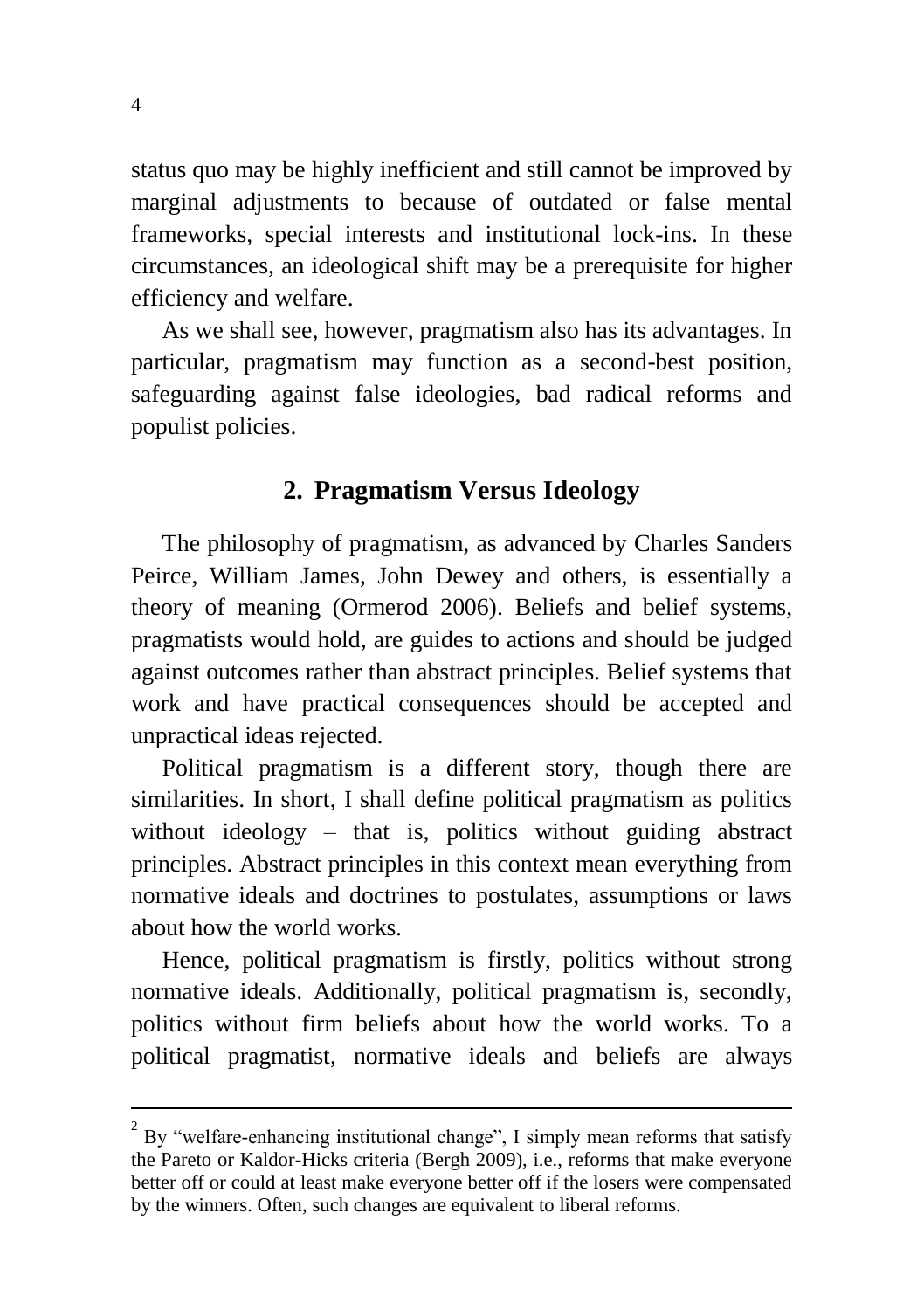tentative and uncertain (in contrast to being *strong* and *firm).*  Political pragmatists do not subscribe to abstract principles or ideals, such as individual liberty, freedom, justice, equality or even the rule of law. Political pragmatists hold no firm beliefs about the importance of the working class or the market economy for the development of society. All such principles, ideals and cognitive frameworks are considered uncertain to political pragmatists, who believe that all such ideas should be empirically tested and evaluated to see whether they "work" before they are accepted. I shall leave open for the time being what a pragmatist may mean by empirically "tested" and "evaluated".

Ideological politics, in contrast, is politics and political action by abstract principles, strong normative ideals and firm beliefs about the functioning of the world. To simplify, in the matrix<sup>3</sup> below in figure 1, I distinguish between strong and tentative values and between firm and uncertain beliefs:

Figure 1: Pragmatism versus ideology in politics

1



Pragmatism and ideology are thus polar opposites from this perspective. Pragmatism is characterised by tentative values and

<sup>3</sup> Inspired by Sartori (1969). Sartori distinguishes between strong and weak "affect" and closed and open "cognition". Compare Knight (2006).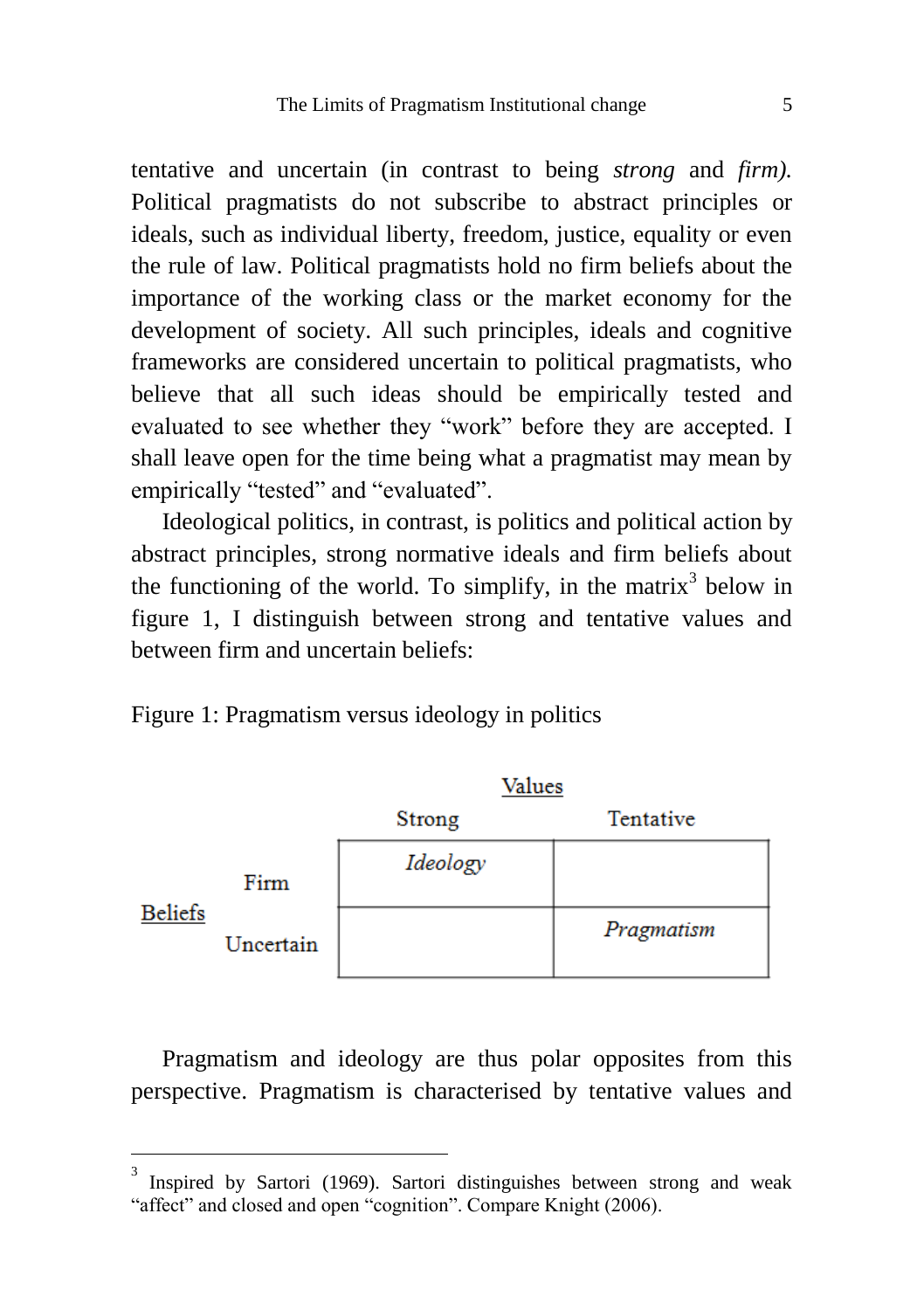uncertain beliefs, whereas ideology is characterised by strong values and firm beliefs.

These are of course ideal types, variation in the strength of values and firmness of belief systems may be a matter of degree; that is, there may be pragmatic ideologues and ideological pragmatists. For example, it seems clear that classical Marxism is closer to an ideal-typical ideology than modern liberalism. Idealists are different than moderates. Moreover, the two empty cells in the NE and SW corners may also be of interest. The case of strong values and uncertain beliefs may be of special interest in situations of institutional change, as we will see below.

# **3. Pragmatism, Conservatism and Status Quo Bias**

A position somewhat akin to what I have termed political pragmatism is labelled "analytic conservatism" in an influential paper by Brennan and Hamlin (2004a). As Brennan and Hamlin note, their view of conservatism "is most obviously linked with pragmatism and contrasted with radicalism and idealism." They argue that a "conservative posture" follows from seriously considering feasibility requirements in a world characterised by uncertainty and ignorance. Rational actors ought to, Brennan and Hamlin believe, be risk-averse in relation to public policy because of social complexity, informational scarcity and the prevalence of unintended consequences in human action. Would-be reformers often pretend to know more than they possibly could.

In their argument for the importance of feasibility requirements, Brennan and Hamlin's analysis explicitly parallels the normative analysis of contemporary economics, wherein a sharp distinction between positive or "feasibility" analysis and the analysis of the "ethical" or "desirability" is usually drawn. Moreover, this pragmatic focus on feasibility would, Brennan and Hamlin argue, limit the need for abstract discussions of the desirable and instead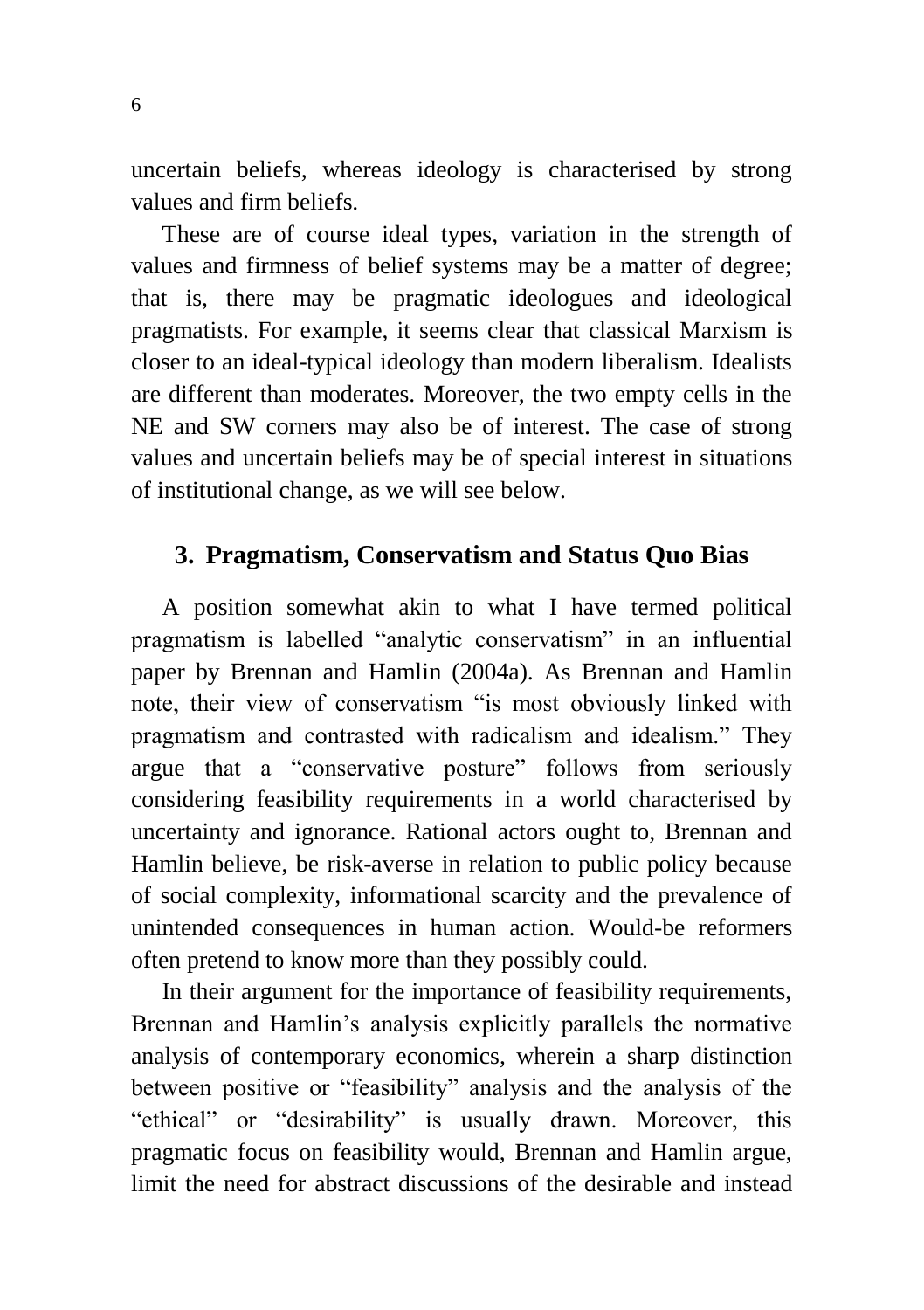lead to a normative "status-quo bias", primarily due to the abovementioned informational limitations. To quote Brennan and Hamlin, "the primary reason for treating the status quo as if it had intrinsic normative authority is rooted in the way the world is, in a proper sense of the feasible" (2004b:681). They also note that this normative claim concerning the status quo may have to be weighed against other normative claims.

It should be noted that this notion of conservatism is slightly different from pragmatism in the strict sense, as Brennan and Hamlin give normative status to the status quo, albeit for pragmatic reasons. An ideal-typical pragmatist would, I presume, be neutral between the status quo and other social states, even though status quo bias would apply to him or her as well. Apart from this note, it is quite clear that Brennan and Hamlin's view combines tentative values and uncertain cognitive frameworks and is thus well in line with political pragmatism. Brennan and Hamlin's conservatism, in other words, does not qualify as ideology in my terminology.

# **4. The Strength of Pragmatism in Institutional Change**

As Brennan and Hamlin argue, there is a strong case for pragmatism if we want to promote welfare-enhancing institutional change. Indeed, this can be viewed as the heart of Brennan and Hamlin's argument for analytic conservatism, and the same point is made in a later paper by Brennan (2009). The strength of pragmatism is undoubtedly its empirical orientation and its focus on feasibility. Empirically testing and evaluating different policies to see whether they "work" using available research and scientific results seem to be a positive strategy through which to promote reforms. Moreover, such an approach is well in line with Popperian "piecemeal social engineering" (Popper 1945).

In particular, political pragmatism seems to be a way to avoid *bad* radical reforms, wherein misinformed, false or outdated beliefs,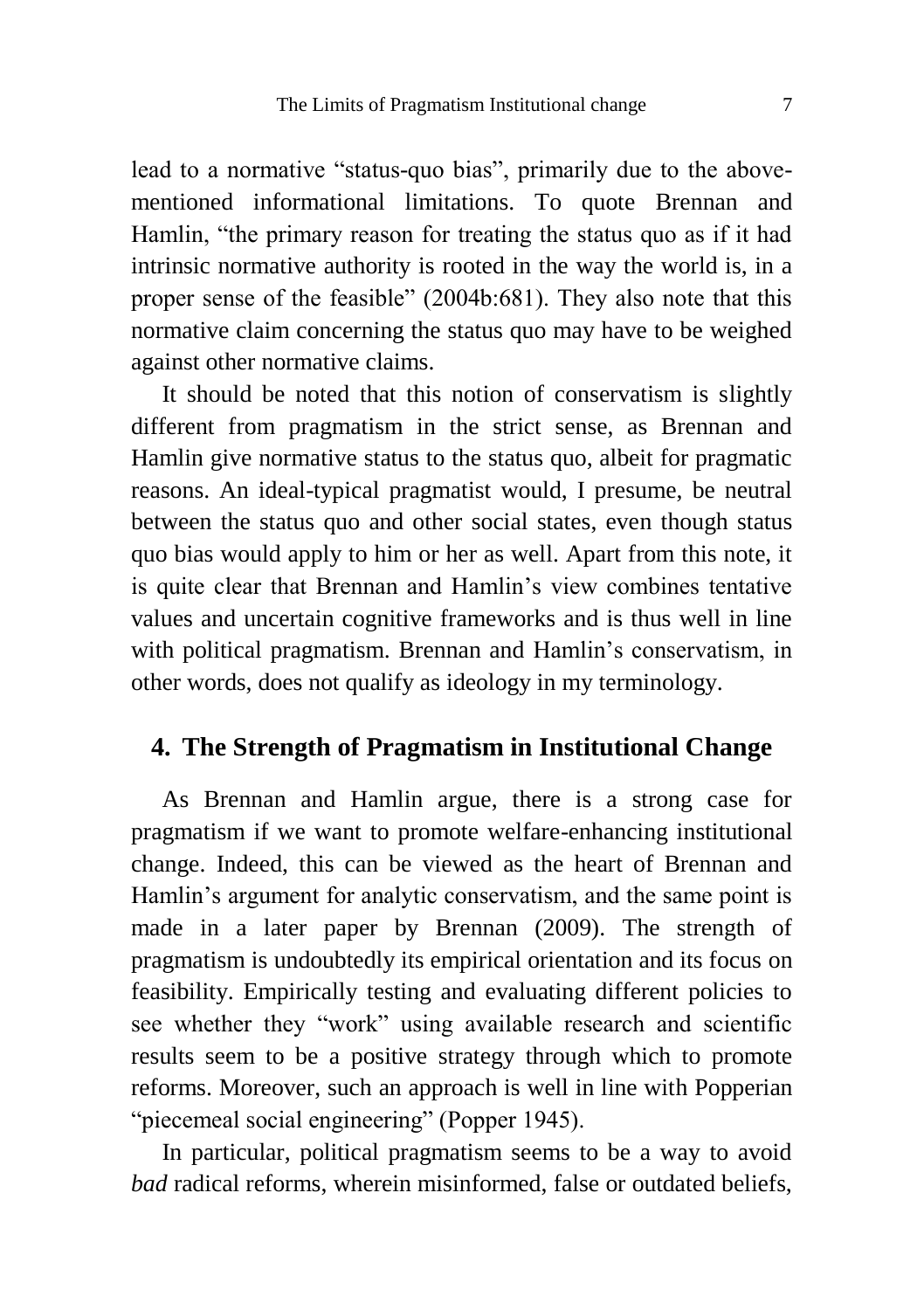rather than accurate and well-founded beliefs, guide action. In a world with informational scarcity and social complexity, risk aversion is wise, even if better alternatives may exist.

There is empirical support for the pragmatic approach. Most reforms consist of marginal adjustments to existing policies (Lindblom 1959, Wildavsky 1988, Jones et al 1997). In a recent study by the OECD (2009), in which reforms of pensions, product markets and labour markets in ten different countries are compared, one of the major results is that policy design needs to be underpinned by solid research and analysis, both to improve the quality of policy and to enhance the prospects of policy adoption.

The question to be discussed, however, is whether pragmatism is sufficient to achieve welfare-enhancing institutional change. If belief systems of this sort dominate politics in modern Western democracies, where feasible, incremental, and more or less technocratic improvements to the status quo are advocated, one may wonder if such a view is sufficient to achieve reforms or if there is a role in modern politics, at least in certain situations, for ideology.

# **5. The Weakness of Pragmatism in Institutional Change**

The weakness of pragmatism in institutional change is, I will argue, two-fold. First, there is a well-documented status quo bias inherent in the politics of Western democracies, especially in those with developed welfare states. This bias tends to conserve undesirable, normatively inferior, social states. There are many well-known reasons why such a bias exists, including the following:

- welfare benefits have created their own constituencies:
- many reforms involve tangible losses to concentrated groups, while gains are diffuse and uncertain;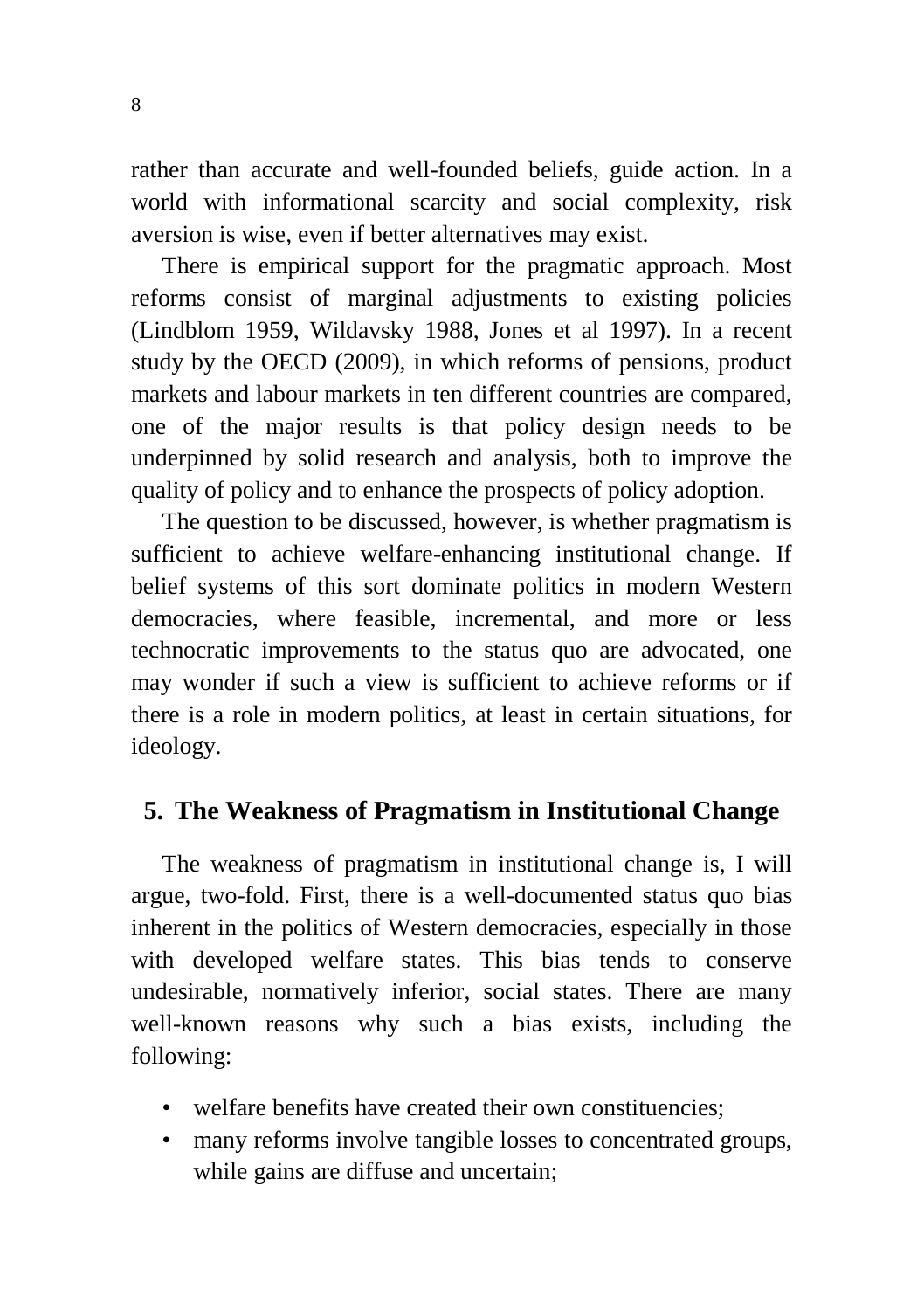• voters react disproportionately negatively to losses in welfare (compared to increases).

In other words, the status quo is often characterised by institutional lock-in, wherein welfare-enhancing reforms are blocked, despite strong rational arguments in favour of them (Olson 1982, Weaver 1986, Pierson 1994, Rodrik 1996, Kahneman and Tversky 2000, Pierson 2001).

This does not resonate well with the claim that the status quo should have some kind of intrinsic normative authority. On the contrary, the status quo seems to be normatively inferior. Neither does it accord with the view that "feasibility", rather than firm cognitive frameworks and strong values, should be the sole evaluation criteria for institutional change. Weak values and uncertain cognitive frameworks would be a poor guide to action in such situations.

Let me give two brief examples. In most Western European countries, there are various kinds of employment protection legislation (EPL), sometimes called "security on the job" legislation. This type of legislation has a well-documented number of negative consequences. Marginal groups, such as immigrants and younger people, have a harder time entering the labour market with these policies in place (Skedinger 2008, Lindbeck and Snower 1994, 2002). Moreover, these policies reduce economic dynamism, economic transformation and entrepreneurship, which lead to fewer start-ups and lower productivity (Dexter 1981, Scarpetta et al 2002, Skedinger 2008). The corresponding effects on employment and long-term growth are obvious. Still, reform often seems politically impossible. Reforms are blocked by insiders and labour unions through the mechanisms described above.

A second example is the difficulty in reforming pay-as-you-go pension systems. Here, as well, there is widespread rational agreement among economists and other experts that these systems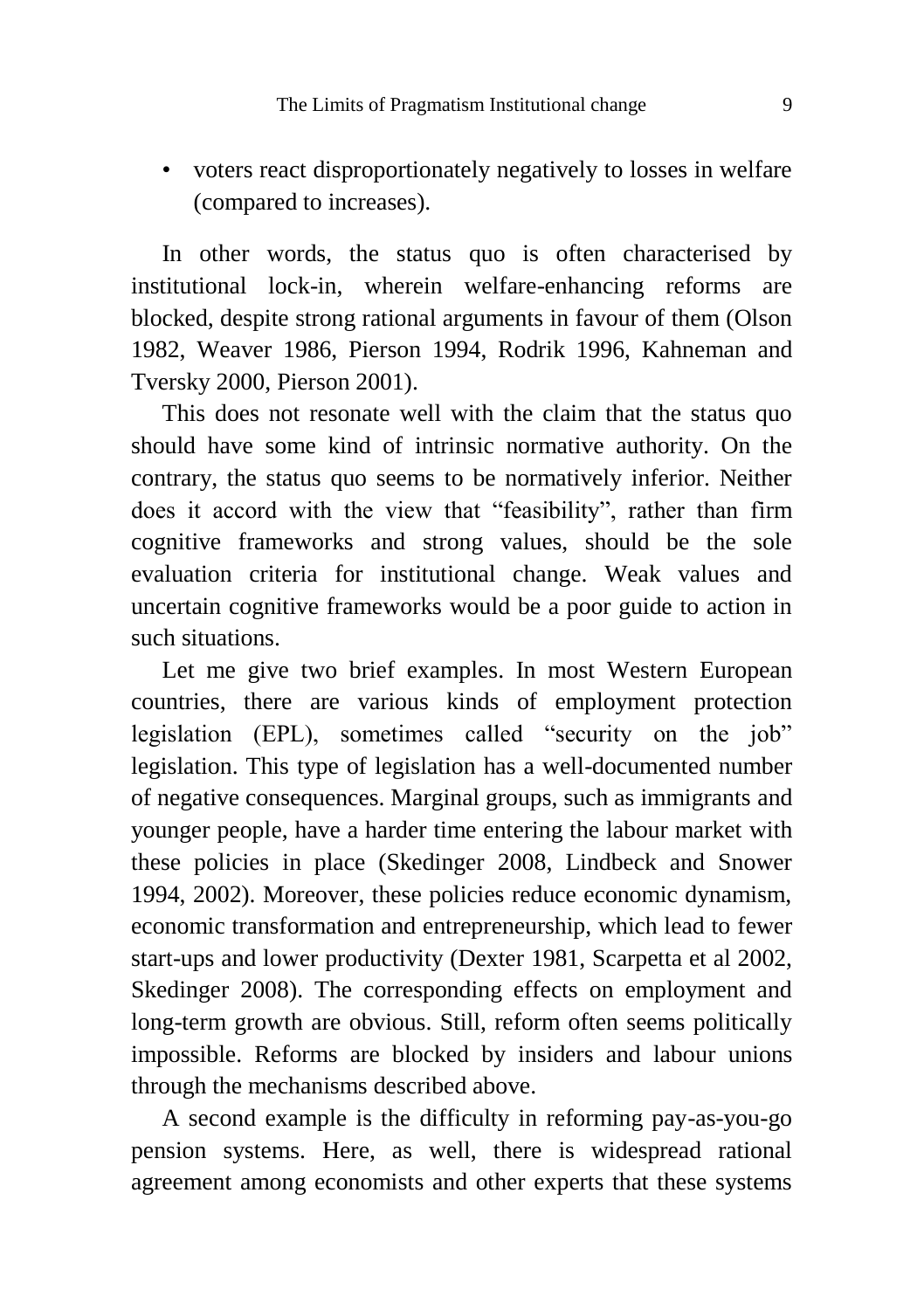hold negative long-rung consequences for public spending and economic growth (Breyer and Craig 1997, Kruse and Palmer 2007, OECD 2009). Still, reform is stymied by the special interests of those who benefit from the established system. Again, we have a case where pragmatic changes to an inferior status quo are blocked. What is economically or scientifically feasible is not politically feasible. This leads us to the second weakness of pragmatism in institutional change.

The fundamental weakness of political pragmatism in institutional change is that, while the status quo may be highly inefficient, the status quo still cannot be improved by marginal adjustments because of outdated, or even false, mental or cognitive frameworks shared among various experts, voters and politicians. Political pragmatism underestimates the role of cognitive frameworks in human action, particularly political action.

There has been an upsurge in research over the last few decades showing how paradigms, frames, worldviews, principled beliefs and so on affect policy making (Campbell 2002). At the most general level, human cognition concerns how people make sense of other people, themselves and the world. There are clear limits to human cognition in acquiring and processing information. Moreover, how people think largely determines how they act (Fiske and Taylor 1991).

There is also increasing research among economists that identifies the important role of mental (or cognitive) interpretative frameworks, sometimes called cognitive paradigms, in understanding institutional change (Denzau and North 1994, Knight and North 1997). What politicians and voters believe is most likely just as important as what they want and what experts may think is feasible (Vanberg and Buchanan 1989, Thelen and Steinmo 1992). In other words, and in the terminology of this chapter, a growing body of literature agrees that ideologies do indeed matter.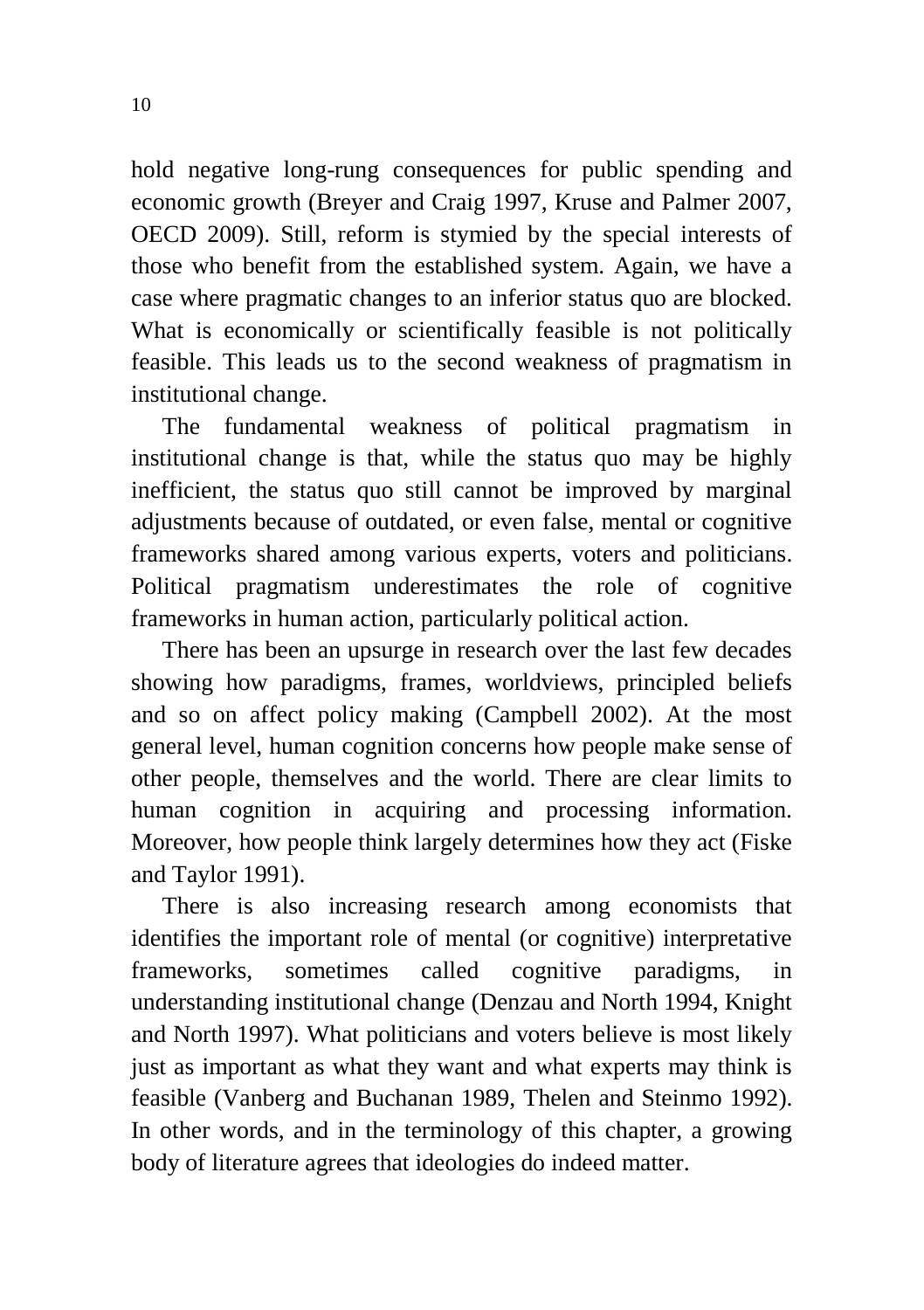Let us assume that we have a status quo, perhaps similar to the examples described above, in which inefficiency is upheld by belief systems with strong normative ideals and firm cognitive frameworks, not special interests and myopia. The actors involved are convinced that the situation is just, fair and in harmony with how society works. No doubt welfare enhancing reforms would be very difficult to bring about. In such situations, an ideological shift may be a prerequisite to higher efficiency and welfare.

One can even imagine situations where, in what may be called, false ideologies is embraced by society or at least the political elites in the society in question. These false ideologies are highly inefficient and self-destructive in the long run. The Soviet system and Maoist China are two fairly recent examples, though contemporary societies dominated by populist politics are also sufficient.

# **6. A Role for Ideology**

It is clear, therefore, that ideology and ideological change plays an important role in modern politics, at least in certain situations. Such changes, wherein normative ideals, doctrines, assumptions or laws about how the world works are transformed, are – and perhaps also should be – rare. To use the terminology of Hall  $(1993)$ , such changes are "third order changes", in contrast to changes that occur within a given cognitive paradigm.<sup>4</sup> In such situations, according to Hall, not only do policy instruments and their settings change, but so too do the overarching goals of a policy area.

<u>.</u>

<sup>&</sup>lt;sup>4</sup> Peter Hall's analysis concerns what he calls "policy paradigms", "a framework of ideas and standards that specifies not only the goals of policy and kind of instruments that can be used to attain them, but also the very nature of the problems they are meant to be addressing'' (Hall 1993:279), but it should be equally applicable to ideologies.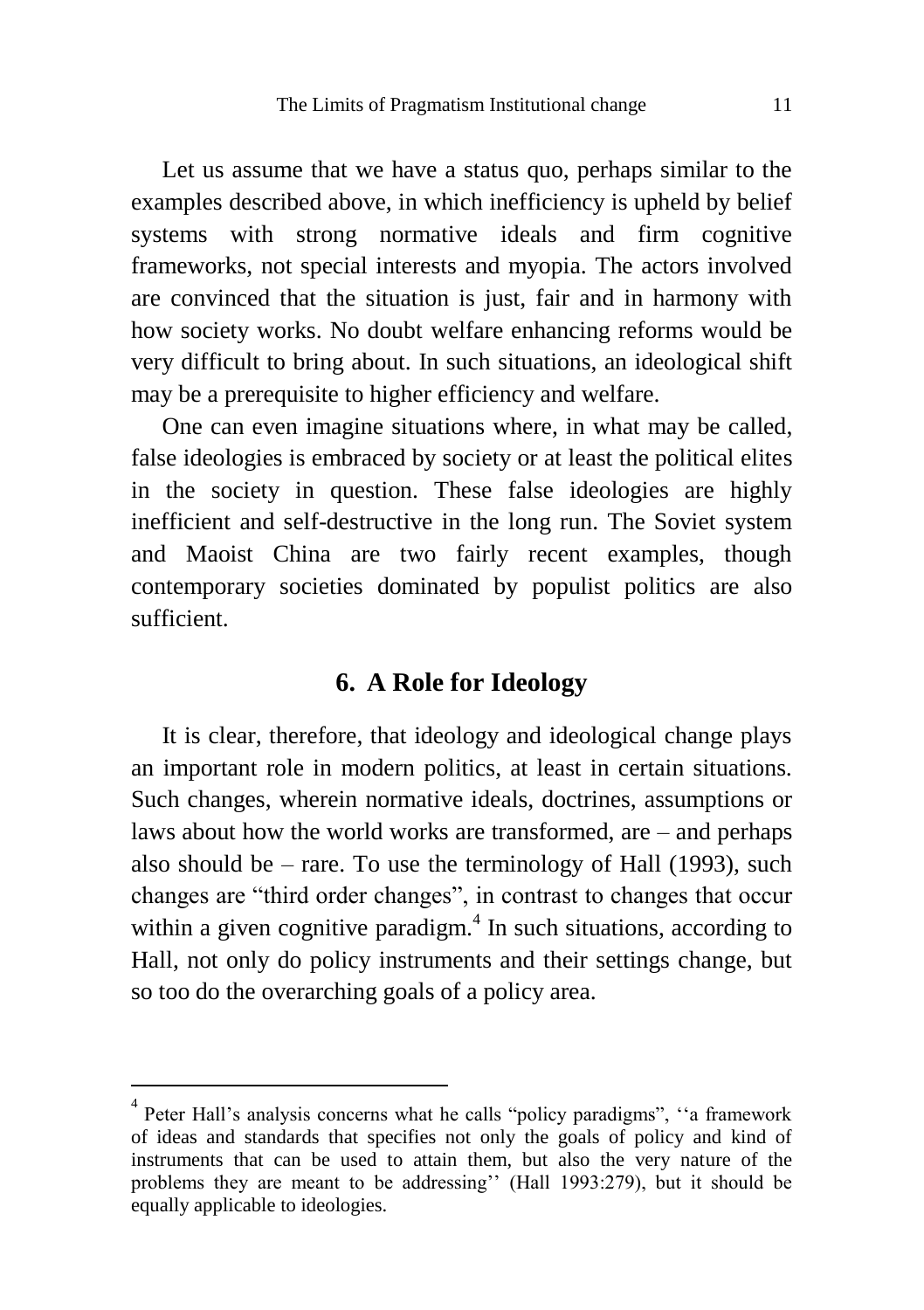Pragmatism may serve us well within a given, fairly accurate cognitive framework. As long as this is the case, ideology should have a limited role. However, pragmatism cannot address situations wherein an entire interpretative framework must be changed to achieve welfare-enhancing institutional change.

A question still remains: how might such as change come about? If the status quo is characterised by outdated mental frameworks, special interests and institutional lock-in, how can change be brought about? Here, the state of knowledge is still insufficient.

Still, it seems necessary that the old ideology must first be delegitimised and perceived to fail. Then, ideological entrepreneurs can enter the scene and propose viable alternatives, which in turn have to be tested, implemented, formalised and institutionalised. Hence, technological and economical "feasibility" is not sufficient; administrative and political feasibility is also necessary (Kingdon 1984, Hall 1989, Goldstein 1993, Béland 2005). These conditions undoubtedly require advanced skills in communication, rhetoric and leadership, areas in which ideologies may be of help.

Let me once more give a couple of well-known examples. Both Margaret Thatcher and Ronald Reagan fit the description sketched above; both can be regarded as ideological entrepreneurs who entered their scenes when existing ideology had been de-legitimised and were perceived to have failed. By offering new strong values and firm cognitive frameworks, Thatcher and Reagan communicated the need for institutional change and, thus, made such change politically feasible.

However, ideology, just like pragmatism, may have its own shortcomings. An ideology with really strong values and a firm cognitive framework may create an ideological lock-in itself. Historical examples abound. Even today a few examples of societies unable to extract themselves from utterly inefficient institutional arrangements may exist. Moreover, many ideologies have nothing to offer with respect to welfare-enhancing reforms.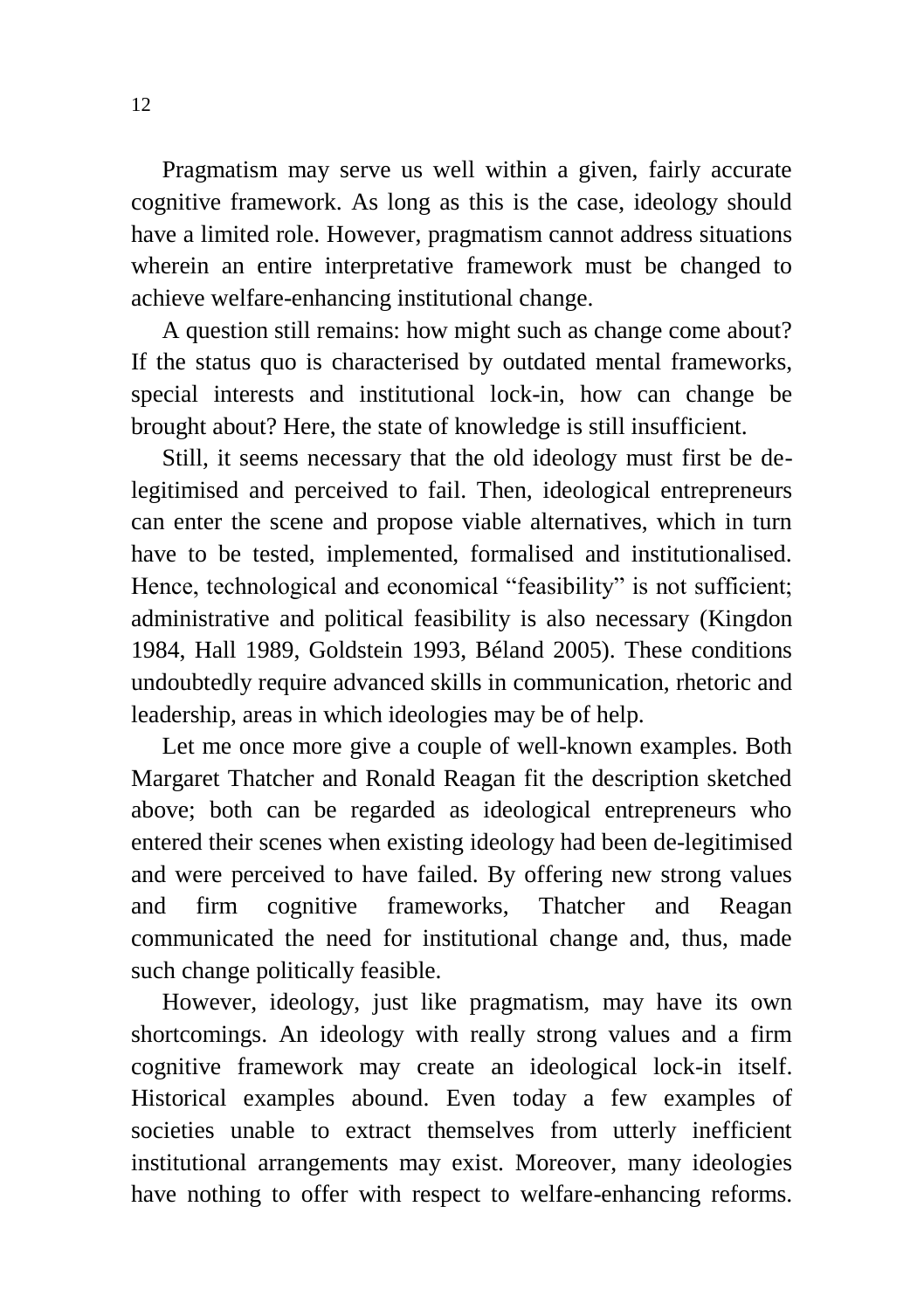Their policy proposals are simply economically infeasible. But even if they have truly good alternatives, convincing others that these offers are good is another thing entirely. This brings us back to pragmatism.

# **7. Conclusion: "Principled Pragmatism"**

If there are clear limits to human cognition, concerning both the acquisition and processing of information, ideology will remain a part of political life whether we like it or not. Most politicians and voters will be guided in their actions by strong values and firm cognitive frameworks. These ideologies will sometimes be explicit and sometimes tacit. Moreover, these ideologies will be decisive in political communication and decision-making.

The challenge to those who want to promote welfare-enhancing institutional change concerns how to handle such situations. As I have argued above, pragmatism cannot be the only solution. It is simply not enough with weak values and uncertain cognitive frameworks favouring feasible, incremental and more or less technocratic improvements of the status quo. Nor is a "conservative posture" and "status-quo bias", founded on social complexity, informational scarcity and risk-averse actors, as Brennan and Hamlin explain, sufficient to escape institutional and ideological lock-ins.

"Pragmatic reformers" face the risk of becoming perplexed prisoners of tacit ideologies when they try to communicate with an electorate that bases its interpretations of proposals on cognitive frameworks that support an inefficient status quo. These circumstances, however, are equally problematic for "ideological reformers" unlikely to convince anyone other than themselves, no matter how strong their values or how firm, and even true, their cognitive frameworks.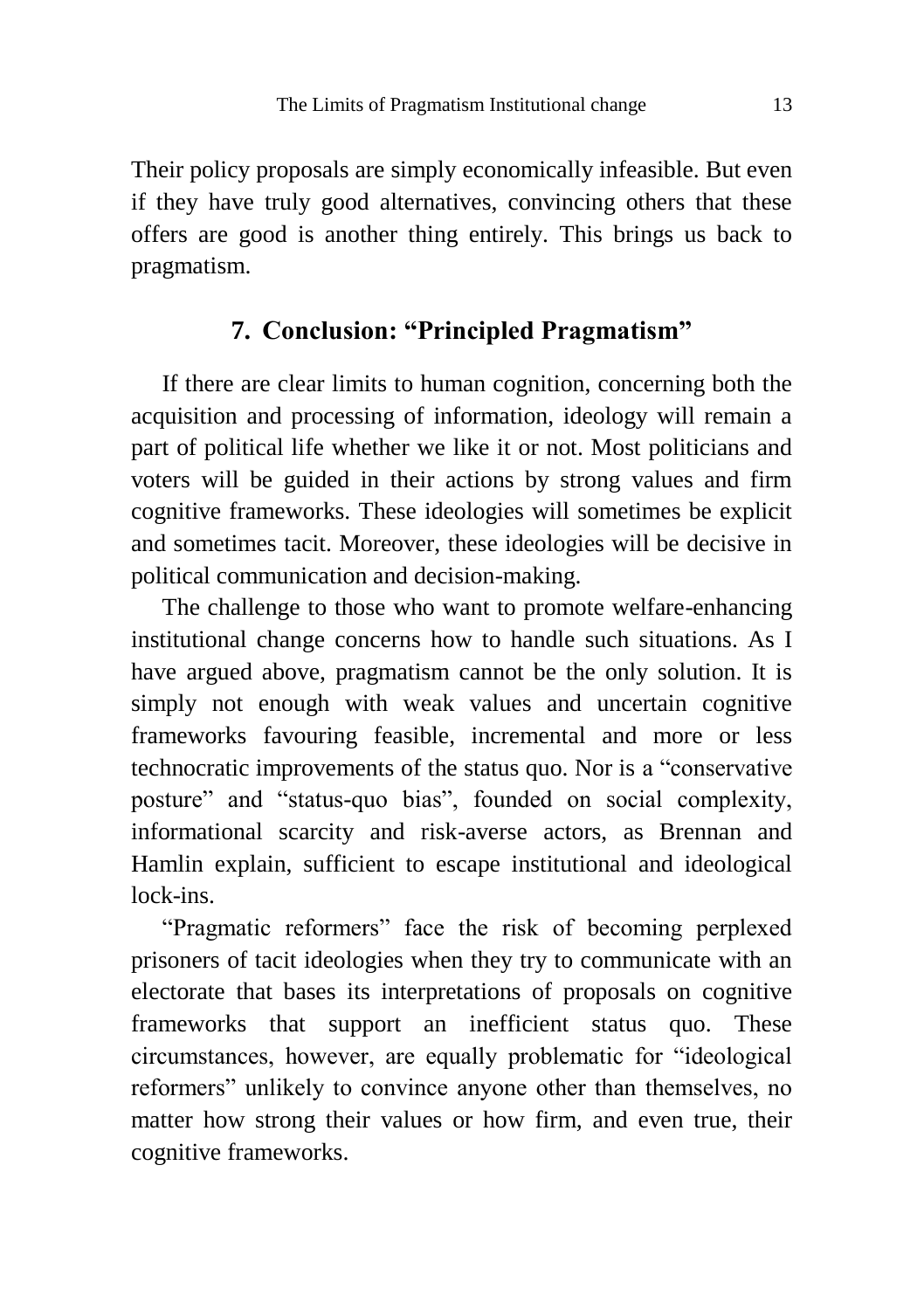The only way to escape this dilemma, it seems to me, is to combine the strengths of each perspective and move the political discussion to the centre of the matrix in figure 1. In other words, ideologues and ideologies must become more pragmatic, and pragmatists and pragmatism must become more ideological.

Interestingly, changes in perspectives or cognitive frameworks may come about quite rapidly, while values or preferences seem to be more stable. This phenomenon resembles the situation identified by the SW corner of our matrix above, with strong values and uncertain beliefs. This has led policy makers to try to "frame" new policies in order to make them more politically acceptable (Snow et al 1986). Such ideological reframing is essential to institutional change (Skocpol 1996).

Hence, emphasis should most likely be placed on reframing outdated cognitive frameworks rather than attempting to change values. Such as position may perhaps be called "principled pragmatism" (Heclo and Madsen 1987, Siemers 2004).

It is important to emphasize that, in contrast to my earlier definition, principles here refer to values and normative ideals, not postulates, assumptions, beliefs or laws about how the world works. This distinction is unfortunately not made clearly enough by Heclo and Madsen (1987), who analyse the success of the Swedish social democratic party up until the 1980s. Heclo and Madsen define pragmatism more along the lines of "pragmatic and feasible" political compromises made to implement the policies and beliefs already favoured.

Worldviews must be continuously empirically tested and evaluated to see whether they "work", i.e., whether they actually promote the values and ideals that are embraced. Policy instruments and policy paradigms should be changed when situations and the world change. There should not be any kind of "conservative posture" and "status-quo bias". Rather, principled pragmatism calls for a genuine "reform posture" to attempt to avoid cognitive and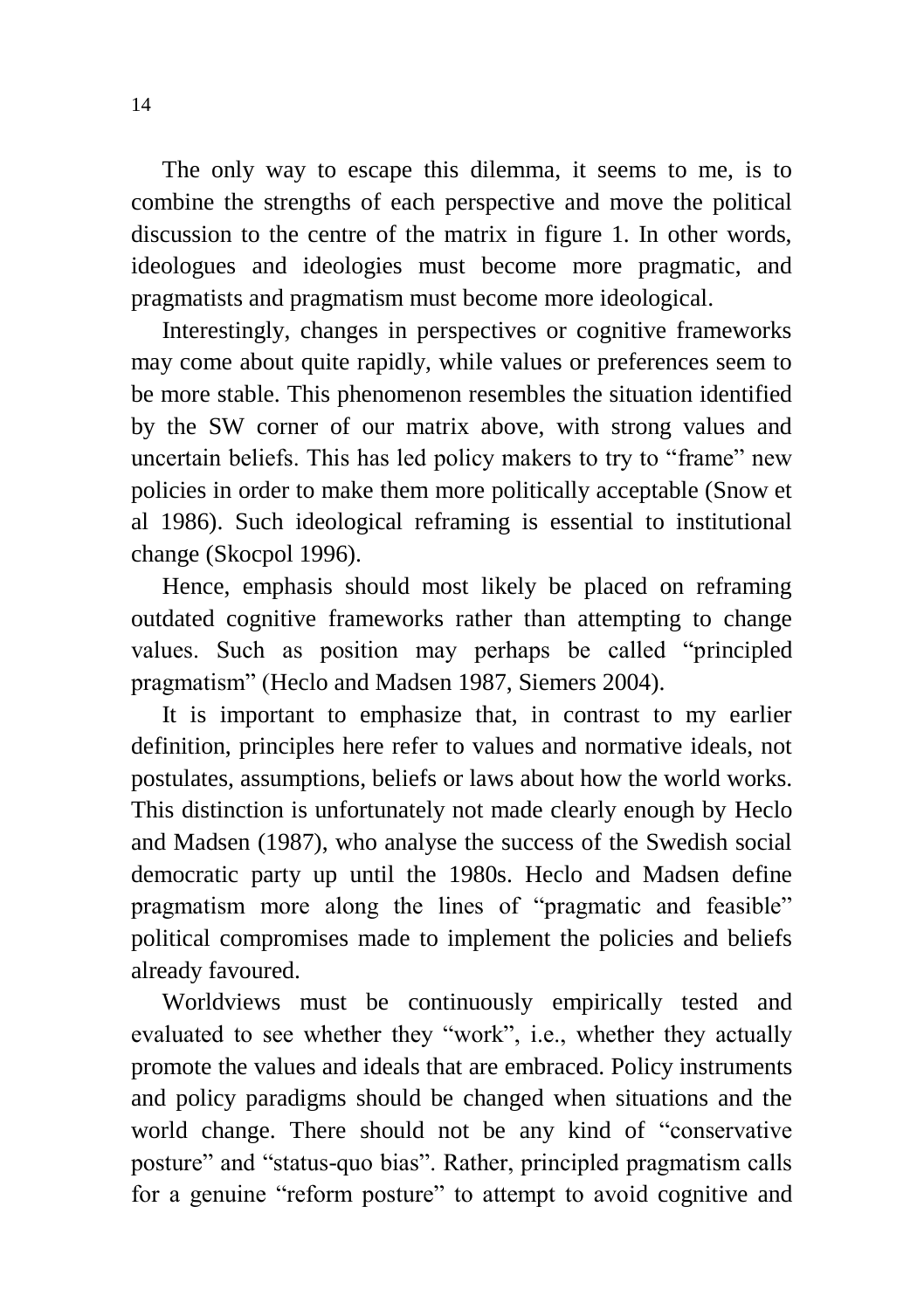institutional lock-ins. Such a posture may be the only hope when an entire interpretative framework needs to be changed in order to achieve welfare-enhancing institutional change.

## **References**

- Béland, Daniel. 2005. "Ideas and Social Policy: An Institutionalist Perspective." *Social Policy & Administration* 39(1) 1–18.
- Bergh, Andreas. 2009. "Effektivitetshöjande reformer: Vad är det?", In *Reform: förändring och tröghet i välfärdsstaterna*, (eds) Santesson-Wilson, Peter and Gissur Ó Eringsson, 18-37. Stockholm: *Norstedts*.
- Brennan, Geofferey. 2009. "Achieving Political Change in the Welfare State: A Case for Moderation." Paper presented at the 2009 Regional Meeting with the Mont Pelerin Society in Stockholm.

[www.mps2009.or.](http://www.mps2009.or/)

- Brennan, Geoffrey and Alan P. Hamlin. 2004a. "Analytic Conservatism." *British Journal of Political Science* 34(4) 675- 691.
- —. 2004b. "An Introduction to the *Status Quo*." *Constitutional Political Economy* 15(2) 127-132.
- Breyer, Friedrich and Ben Craig. 1997. "Voting on Social Security: Evidence from OECD Countries." *European Journal of Political Economy* 13(4) 705-724.
- Campbell, John L. 2002. "Ideas, Politics, and Public Policy." *[Annual Review of Sociology](http://www.jstor.org/action/showPublication?journalCode=annurevisoci)* 28 21-38.
- Denzau, Arthur T. and Douglass C. North. 1994. "Shared Mental Models: Ideologies and Institutions." *Kyklos* 47(1) 3–31.
- Dexter, Lewis A. 1981. "Undesigned Consequences of Purposive Legislative Action: Alternatives to Implementation." *Journal of Public Policy* 1(4) 413-431.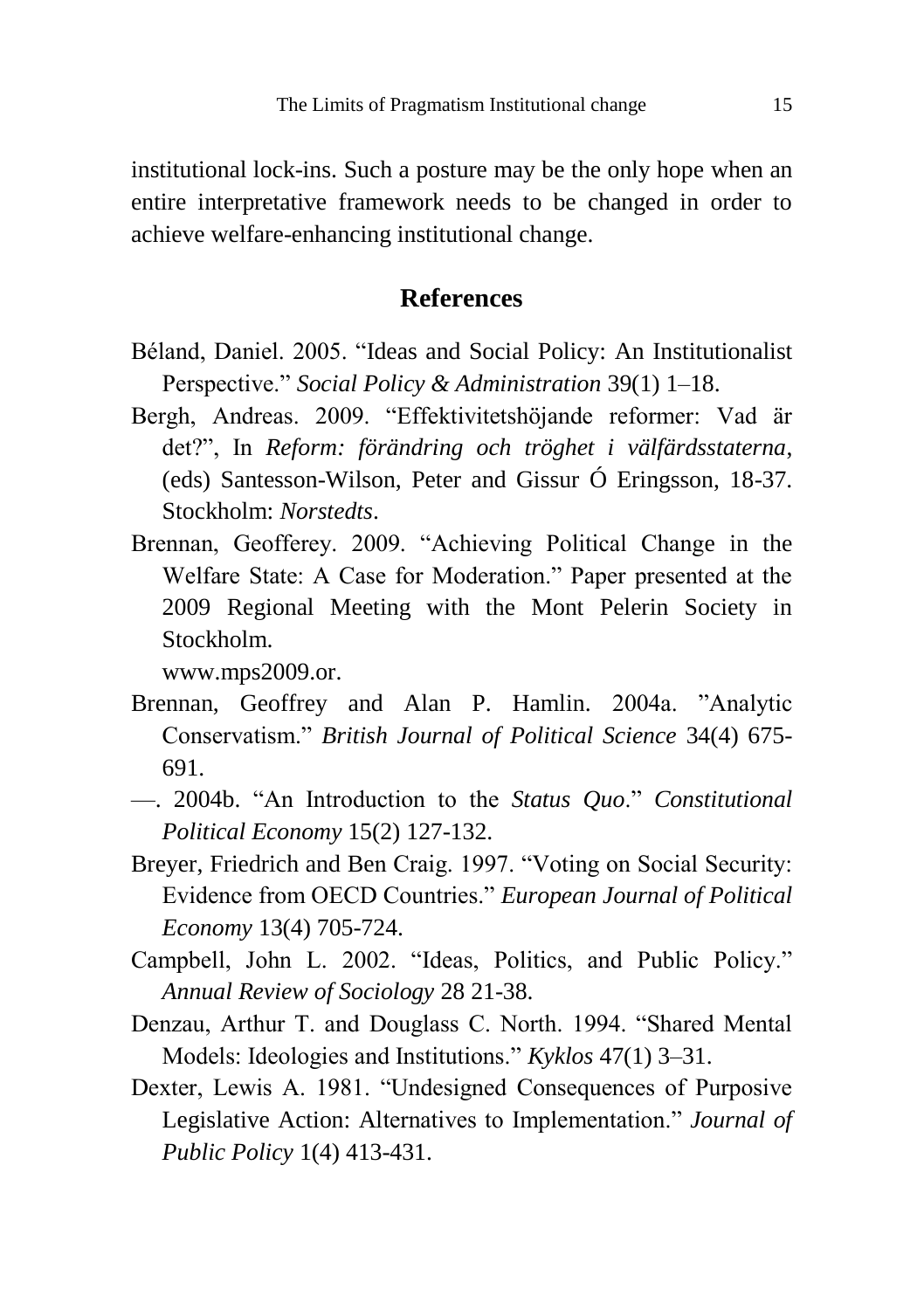- Fiske, Susan T. and Shelley E. Taylor. 1991. *Social Cognition*. Second Edition. New York: *McGraw-Hill*.
- Goldstein, Judith. 1993. *Ideas, Interests, and American Trade Policy*. Ithaca: *Cornell University Press*.
- Hall, Peter A. 1989. *The Political Power of Economic Ideas – Keynesianism Across Nations*. New Jersey: *Princeton University Press*.
- —. 1993. "Policy Paradigms, Social Learning, and the State: The Case of Economic Policymaking in Britain." *Comparative Politics* 25(3) 275–296.
- Heclo, Hugh and Henrik Madsen. 1987. *Policy and Politics in Sweden. Principled Pragmatism.* Philadelphia: *Temple University Press*.
- Jones, Bryan D., James L. True and Frank R. Baumgartner. 1997. "Does Incrementalism Stem from Political Consensus or from Institutional Gridlock." *[American Journal of Political Science](http://www.jstor.org/action/showPublication?journalCode=amerjpoliscie)* 41(4) 1319-1339.
- Kahneman, Daniel and Amos Tversky. 2000. "Choices, values and frames", In *Choices, values and frames*, (ed) Kahneman, Daniel and Amos Tversky, 1-16. Cambridge: *Cambridge University Press*.
- Kingdon, John W. 1984. *Agendas, Alternatives, and Public Policies,* Boston: *Little Brown*.
- Knight, James and Douglass North. 1997. "Explaining Economic Change: The Interplay Between Cognition and Institutions." *Legal Theory* 3 211-226.
- Knight, Kathleen. 2006. "Transformations of the Concept of Ideology in the Twentieth Century." *[The American Political](http://www.jstor.org/action/showPublication?journalCode=amerpoliscierevi)  [Science Review](http://www.jstor.org/action/showPublication?journalCode=amerpoliscierevi)* 100(4) 619-626.
- Kruse, Agneta and Edward Palmer. 2007. "Sweden", In *International Perspectives on Social Security Reform*, (ed) Rudolph G. Penner, 35-60. Washington DC: *The Urban Institute Press*.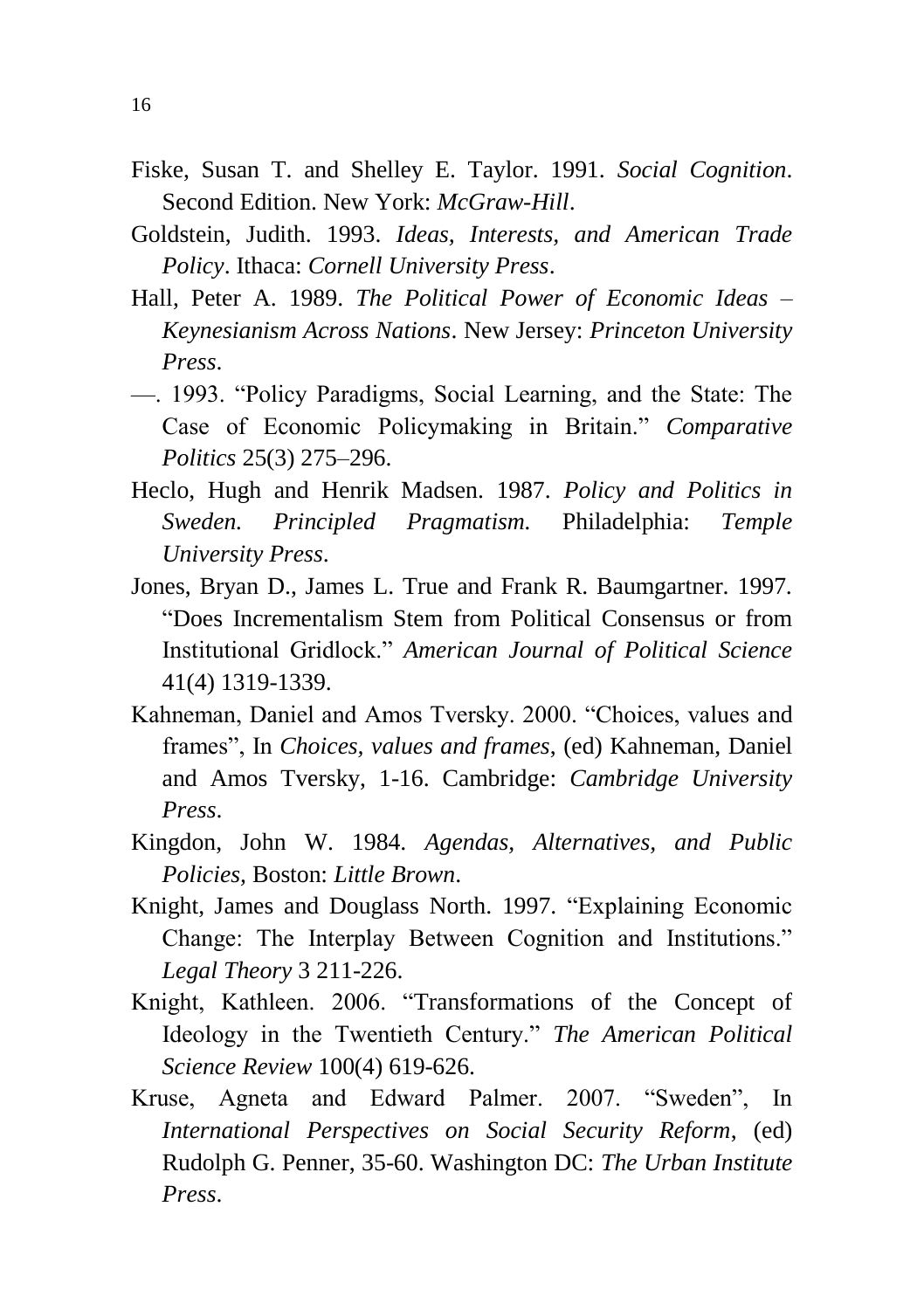- Lindbeck, Assar and Dennis J. Snower. 1994. "Patterns of Unemployment: An Insider-Outsider Analysis." *C.E.P.R. Discussion Papers 960*.
- —. 2002. "The Insider-Outsider Theory: A Survey." *IZA Discussion Paper No 534*.
- Lindblom, Charles E. 1959. "The Science of 'Muddling Through.'" *Public Aministration Review* 19(2) 79-88.
- OECD. 2009. *The Political Economy of Reform. Lessons from Pensions, Product Market and Labour Markets in Ten OECD Countries.* Paris: *OECD Publishing*.
- Olson, Mancur. 1982. *The Rise and Decline of Nations: Economic Growth, Stagflation, and Social Rigidities.* New Haven: *Yale University Press*.
- Ormerod, Richard. 2006. "The History and Ideas of Pragmatism." *[The Journal of the Operational Research Society](http://www.jstor.org/action/showPublication?journalCode=joperresesoci)* 57(8) 892-909.
- Pierson, Paul. 1994. *Dismantling the Welfare State?* New York: *Cambridge University Press*.
- —. 2001."Post-industrial Pressure on the Mature Welfare States", In *The New Politics of the Welfare State,* (ed) Paul Pierson, 80- 105. Oxford: *Oxford University Press*.
- Popper, Karl R. 1945. *The open society and its enemies. Vol 2 - Hegel and Marx*. London: *Routledge*.
- Rodrik, Dani. 1996. ["Understanding Economic Policy Reform.](http://ideas.repec.org/a/aea/jeclit/v34y1996i1p9-41.html)" *[Journal of Economic Literature](http://ideas.repec.org/s/aea/jeclit.html)* 34(1) 9-41.
- Sartori, Giovanni. 1969. "Politics, Ideology and Belief systems." *The American Political Science Review* 63(2) 398-411.
- Siemers, David J. 2004. "Principled Pragmatism: Abraham Lincoln's Method of Political Analysis." *Presidential Studies Quarterly* 34(4) 804-827.
- Scarpetta, Stefano, Philip Hemmings, Thierry Tressel and Jaejoon Woo. 2002. "The Role of Policy and Institutions for Productivity and Firm Dynamics: Evidence from Micro and Industry Data." *[OECD Economics Department Working Papers](http://ideas.repec.org/s/oec/ecoaaa.html)* 329.